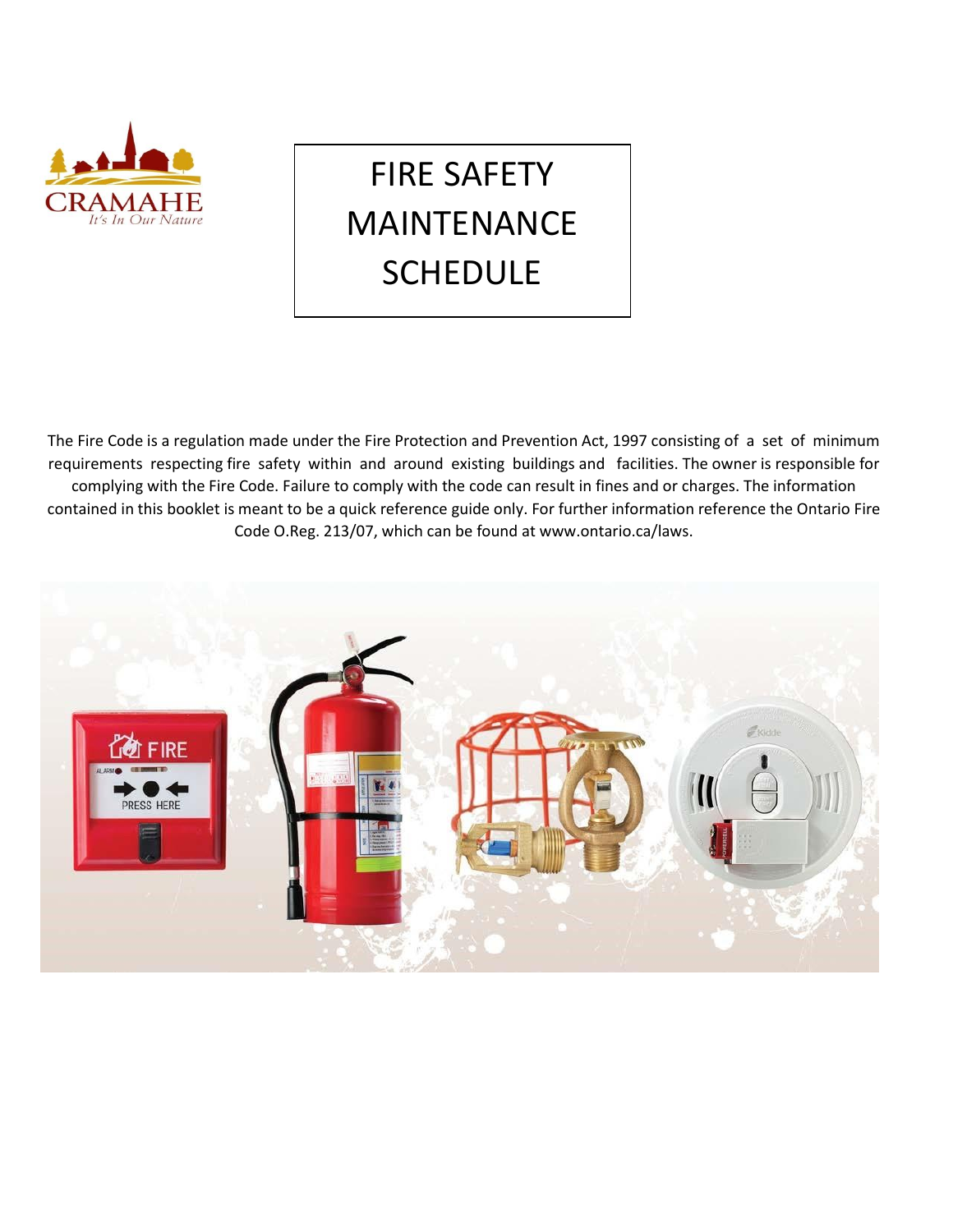# MAINTENANCE REQUIREMENTS

#### EXCERPTS FROM THE ONTARIO FIRE CODE DIVISION B – PART 1 – SECTION 1.1 GENERAL

#### (Ontario Regulation 213/07)

#### **NOTIFICATION**

1.1.1.1. Where tests, repairs or alterations are made to fire protection installations, including sprinkler and standpipe systems, a procedure of notification shall be established and the procedure shall include notifying the fire department and the building occupants where necessary for safety in the event of a fire emergency.

#### **RECORDS**

1.1.2.1.(1) If a test, corrective measure or operational procedure required by this Code is conducted, a written record shall be prepared noting what was done and the date and time it was done.

1.1.2.2.(1) Subject to Sentence (2), a copy of any record required by this Code shall be retained at the building to which the record relates

(a) For a period of at least two years after being prepared, and (b) So that at least the most recent and the immediately preceding record of a given test or inspection is retained.

(2) The Initial verification or test reports for fire protection systems installed after November 21, 2007 shall be retained throughout the life of the systems, regardless of whether the systems are installed in accordance with this Code or the Building Code.

#### **DEFINITIONS**

Check: A visual observation to ensure the device or system is in place and is not obviously damaged or obstructed.

Inspect: Physical examination to determine that the device or system will apparently perform in accordance with its intended function.

Test: Operation of the device or system to ensure that it will perform in accordance with its intended operation or function.

Approved: Approved by the Chief Fire Official.

Chief Fire Official: The Municipal Fire Chief or a member or members of the fire department appointed by the Municipal Fire Chief or a person appointed by the Fire Marshal under Articles 1.1.1.1. and 1.1.1.2. of Division C.

Owner: Any person, firm or corporation having control over any portion of the building or property under consideration and includes the persons in the building or property.

Supervisory Staff: Those occupants of a building who have some delegated responsibility for the fire safety of other occupants under the fire safety plan.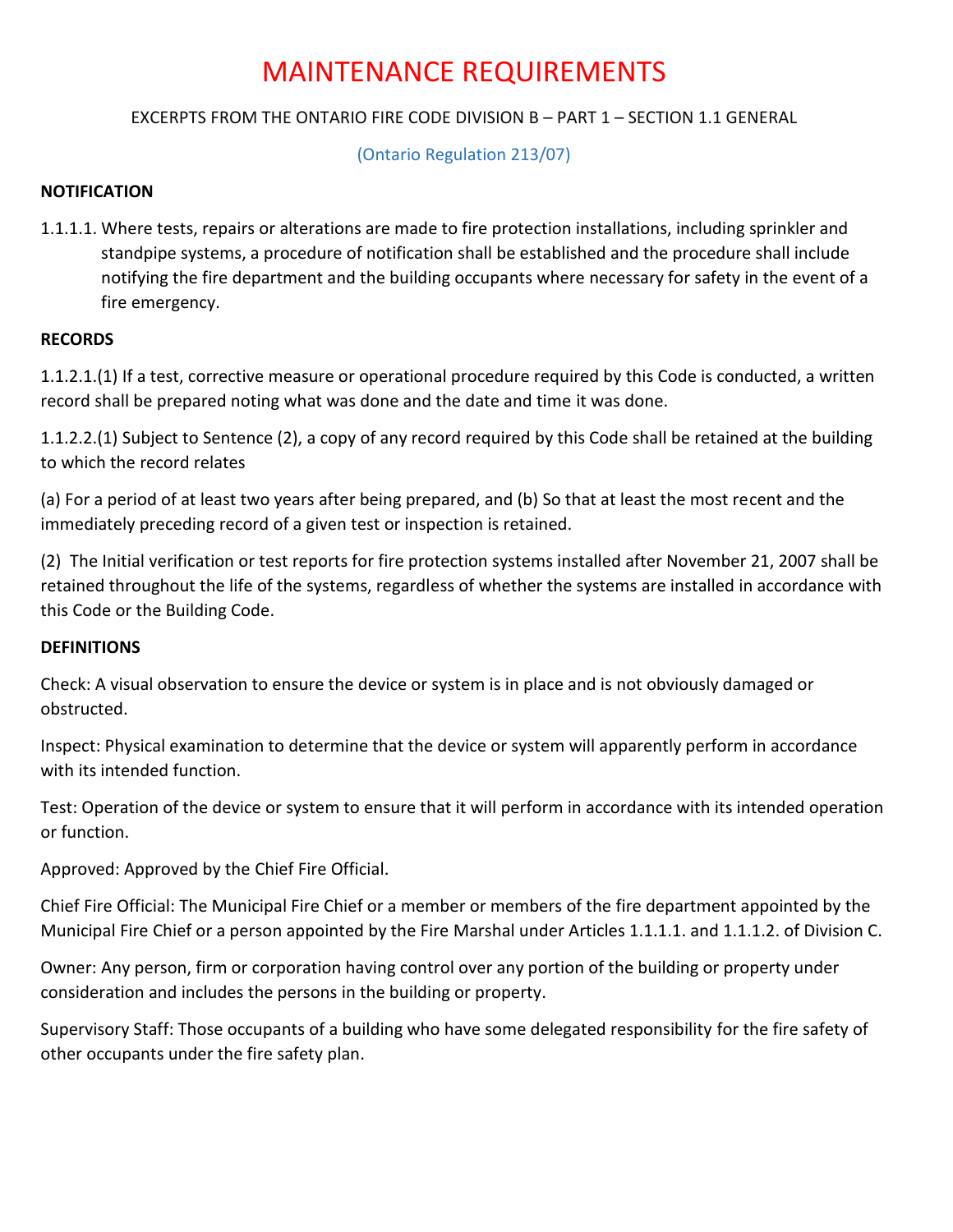#### **MANDATORY FIRE SAFETY MAINTENANCE SCHEDULE**

Whenever a defect or deficiency is discovered in fire safety equipment, CORRECTIVE ACTION must be taken IMMEDIATELY by the owner or his authorized agent.

| <b>DAILY</b>            |                                                                          | <b>FIRE CODE REFERENCE</b> |  |  |
|-------------------------|--------------------------------------------------------------------------|----------------------------|--|--|
| 1.                      | CHECK exit signs to ensure they are in clean and legible condition       | 2.7.3.1.                   |  |  |
| 2.                      | CHECK fire alarm system power on and trouble signal indicators.          | 6.3.2.2                    |  |  |
| <b>WEEKLY</b>           |                                                                          |                            |  |  |
| 1.                      | CHECK the power supply of interconnected smokes associated with          | 6.3.2.6.                   |  |  |
|                         | pull stations                                                            |                            |  |  |
| 2.                      | CHECK hoods, ducts and filters and clean to ensure removal of deposits   | 2.6.1.3.                   |  |  |
|                         | that may create a fire hazard are removed                                |                            |  |  |
| 3.                      | CHECK that sprinkler system control valves are open                      | 6.5.4.5                    |  |  |
| 4.                      | CHECK sprinkler water supply pressure or system air pressure             | 6.5.3.2.                   |  |  |
| 5.                      | INSPECT valves controlling fire protection water supplies                | 6.6.1.2.                   |  |  |
| 6.                      | CHECK water level in fire pump reservoirs                                | 6.6.3.1.                   |  |  |
| 7.                      | INSPECT and operate all fire pumps                                       | 6.6.3.3.                   |  |  |
| 8.                      | CHECK standpipe system water supply pressure and system air              | 6.4.3.6.                   |  |  |
|                         | pressure                                                                 |                            |  |  |
| 9.                      | CHECK components of the emergency generator system                       | 6.7.1.1.                   |  |  |
| <b>MONTHLY</b>          |                                                                          |                            |  |  |
| 1.                      | INSPECT all doors in fire seperations                                    | 2.2.3.4.                   |  |  |
| 2.                      | INSPECT and TEST emergency lighting systems, batteries, units and        | 2.7.3.3.                   |  |  |
|                         | lamps.                                                                   |                            |  |  |
| 3.                      | <b>INSPECT all portable fire extinguishers</b>                           | 6.2.7.2.                   |  |  |
| 4.                      | TEST the operability of interconnected smokes and pull stations by       | 6.3.2.6.                   |  |  |
|                         | testing at least one smoke alarm                                         |                            |  |  |
| 5.                      | TEST fire alarm system and check all components including standby        | 6.3.2.2.                   |  |  |
|                         | power batteries, an initiating device, and emergency telephone and       |                            |  |  |
|                         | the voice paging system                                                  |                            |  |  |
| 6.                      | TEST the alarm for the sprinkler system by flowing water                 | 6.5.5.2.                   |  |  |
| 7.                      | INSPECT the water level in gravity fire protection tanks                 | 6.6.2.8.                   |  |  |
| 8.                      | INSPECT sprinkler valves that are locked open or electrically supervised | 6.5.4.5.                   |  |  |
| 9.                      | CHECK all components of emergency generator system set under at          | 6.7.1.1.                   |  |  |
|                         | least 30% of the rated load for 60 minutes                               |                            |  |  |
| 10.                     | CONDUCT a Fire Drill for supervisory staff in care, care and treatment,  | 2.8.3.2.                   |  |  |
|                         | detention centres and day care nurseries                                 |                            |  |  |
| <b>EVERY TWO MONTHS</b> |                                                                          |                            |  |  |
| 1.                      | TEST sprinkler water flow devices                                        | 6.5.5.7.                   |  |  |
|                         | <b>EVERY THREE MONTHS</b>                                                |                            |  |  |
| 1.                      | CONDUCT a Fire Drill for supervisory staff in high buildings (regulated  | 2.8.3.2.                   |  |  |
|                         | by 3.2.6. of the building code)                                          |                            |  |  |
| 2.                      | INSPECT priming water for dry-pipe sprinkler systems                     | 6.5.4.3.                   |  |  |
| 3.                      | TEST closures, switches and dampers related to smoke control in high     | 7.3.1.2.                   |  |  |
|                         | buildings                                                                |                            |  |  |
| 4.                      | TEST elevator door-opening devices and key operated switches related     | 7.2.3.1.                   |  |  |
|                         | to elevators in high buildings                                           |                            |  |  |
|                         |                                                                          |                            |  |  |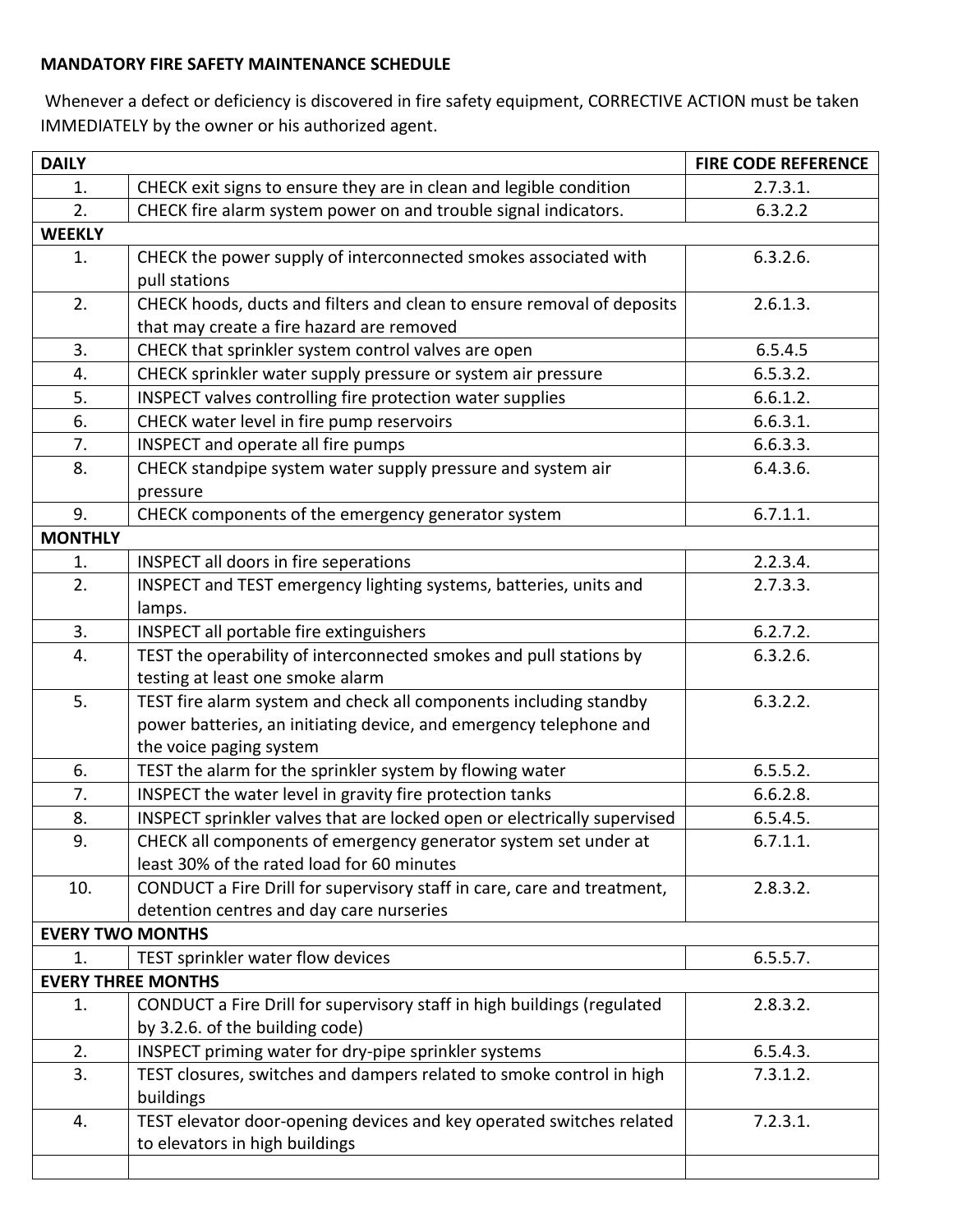| <b>EVERY SIX MONTHS</b>  |                                                                                                              |           |  |  |
|--------------------------|--------------------------------------------------------------------------------------------------------------|-----------|--|--|
| 1.                       | INSPECT AND MAINTAIN wet chemical kitchen extinguishing system                                               | 2.6.1.12. |  |  |
| 2.                       | TEST sprinkler valve supervisory switches and other sprinkler and fire                                       | 6.5.5.7.  |  |  |
|                          | protection system supervisory devices                                                                        |           |  |  |
| 3.                       | CHECK and clean crankcase, breathers, governors and linkage on                                               | 6.7.1.1.  |  |  |
|                          | emergency generator sets                                                                                     |           |  |  |
| 4.                       | INSPECT elevators in high buildings to ensure proper operation on fire                                       | 7.2.3.1   |  |  |
|                          | alarm activation                                                                                             |           |  |  |
| <b>ANNUALLY</b>          |                                                                                                              |           |  |  |
| 1.                       | <b>TEST smoke alarms</b>                                                                                     | 6.3.3.8.  |  |  |
| 2.                       | TEST carbon monoxide alarms                                                                                  | 6.3.4.8.  |  |  |
| 3.                       | INSPECT fire dampers and fire stop flaps                                                                     | 2.2.3.5.  |  |  |
| 4.                       | INSPECT all chimneys, flues and flue pipes                                                                   | 2.6.1.4.  |  |  |
| 5.                       | <b>INSPECT disconnect switches for mechanical air condition and</b>                                          | 2.6.1.8.  |  |  |
|                          | ventilation systems                                                                                          |           |  |  |
| 6.                       | CONDUCT fire drills for supervisory staff                                                                    | 2.8.3.2.  |  |  |
| 7.                       | CONDUCT Fire Drills in care occupancies for an approved scenario                                             | 2.8.3.2.  |  |  |
|                          | representing the lowest staffing levels                                                                      |           |  |  |
| 8.                       | INSPECT and clean chimney spark arrestors                                                                    | 2.6.3.3.  |  |  |
| 9.                       | TEST the fire alarm system (by persons with qualifications acceptable                                        | 6.3.2.1.  |  |  |
|                          | to the Chief Fire Official)                                                                                  |           |  |  |
| 10.                      | CHECK exposed sprinkler pipe hangers to ensure they are in good                                              | 6.5.3.1.  |  |  |
|                          | repair                                                                                                       |           |  |  |
| 11.                      | CHECK all sprinkler heads to ensure they are free from damage,                                               | 6.5.3.4.  |  |  |
|                          | corrosion, grease, dust, paint or whitewash                                                                  |           |  |  |
| 12.                      | INSPECT fire department connections for caps, wear, rust or                                                  | 6.5.4.4.  |  |  |
|                          | obstructions                                                                                                 |           |  |  |
| 13.                      | TEST water flow alarms in sprinkler systems using the most                                                   | 6.5.5.3.  |  |  |
|                          | hydraulically remote connection                                                                              |           |  |  |
| 14.                      | Trip TEST dry-pipe valves                                                                                    | 6.5.5.4.  |  |  |
| 15.                      | TEST sprinkler system water supply pressure                                                                  | 6.5.5.5.  |  |  |
| 16.                      | CONDUCT a fire pump flow test                                                                                | 6.6.3.5.  |  |  |
| 17.                      | <b>INSPECT all hydrants</b>                                                                                  | 6.6.5.1.  |  |  |
| 18.                      | INSPECT hydrants - all hydrants shall be flow tested                                                         | 6.6.5.6.  |  |  |
| 19.                      | CONDUCT general engine and generator maintenance and engine                                                  | 6.7.1.1.  |  |  |
| 20.                      | tune-ups for emergency generator sets<br>INSPECT every closure in an opening to the outdoors at the top of a | 7.2.3.1.  |  |  |
|                          | smoke shaft in high buildings                                                                                |           |  |  |
| 21.                      | INSPECT air handling systems used to vent floor areas in high buildings                                      | 7.2.3.1.  |  |  |
| 22.                      | TEST standpipe systems that have not been used in 12 months                                                  | 6.4.3.1.  |  |  |
| 23.                      | Conduct maintenance procedures for fire extinguishers                                                        | 6.2.7.1.  |  |  |
| <b>EVERY TWO YEARS</b>   |                                                                                                              |           |  |  |
| 1.                       | CHECK valve adjustments and torque heads for emergency generator                                             | 6.7.1.1.  |  |  |
|                          | engines                                                                                                      |           |  |  |
| <b>EVERY THREE YEARS</b> |                                                                                                              |           |  |  |
| 1.                       | CLEAN and service injector nozzles and check valve adjustments for                                           | 6.7.1.1.  |  |  |
|                          | emergency generator diesel engines                                                                           |           |  |  |
|                          |                                                                                                              |           |  |  |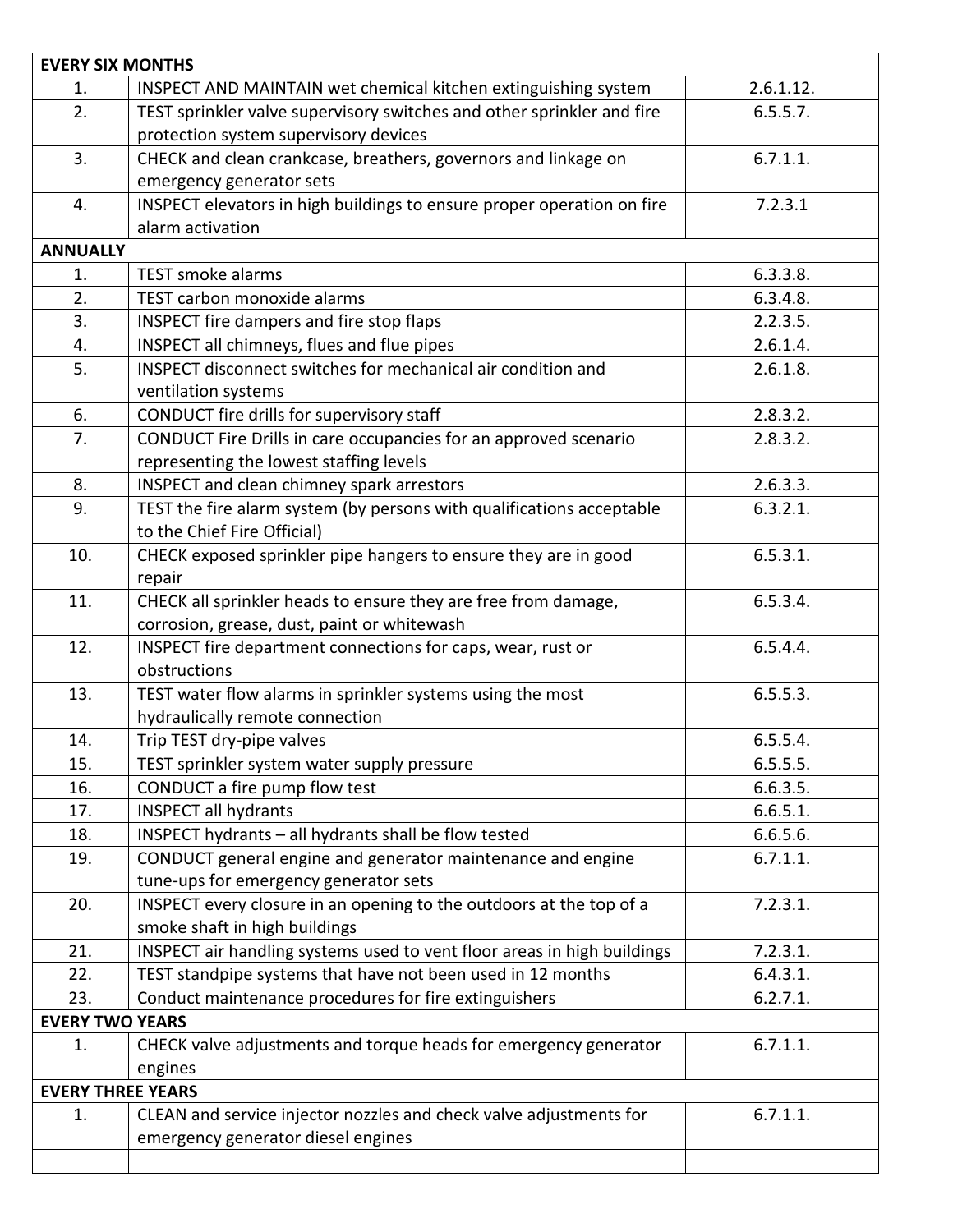| <b>EVERY FIVE YEARS</b>   |                                                                    |             |  |  |
|---------------------------|--------------------------------------------------------------------|-------------|--|--|
| 1.                        | Hydrostatically TEST carbon dioxide and water type extinguishers   | 6.2.7.1.    |  |  |
| 2.                        | CHECK insulation of generator windings                             | 6.7.1.1.    |  |  |
| <b>EVERY SIX YEARS</b>    |                                                                    |             |  |  |
|                           | REPLACE the extinguishing agent in dry chemical fire extinguishers | 6.2.7.1.    |  |  |
| <b>EVERY TWELVE YEARS</b> |                                                                    |             |  |  |
| 1.                        | Hydrostatically TEST dry chemical and vaporizing liquid fire       | $6.2.7.1$ . |  |  |
|                           | extinguishers                                                      |             |  |  |

# **PART VII OFFENCES AND ENFORCEMENT**

## **Offences**

[28. \(1\)](http://www.ontario.ca/fr/lois/loi/97f04#s28s1) Every person is guilty of an offence if he or she,

- (a) hinders, obstructs or interferes with the Fire Marshal, an assistant to the Fire Marshal or a fire chief in the exercise of his or her powers and duties;
- (b) prevents an inspector from entering land or premises under section 19 or 20, refuses to answer questions on matters relevant to the inspection or provides the inspector with information, on matters relevant to the inspection, that the person knows, or ought reasonably to know, to be false or misleading;
- (c) subject to subsection (2) contravenes any provisions of this Act or the regulations; or
- (d) refuses or neglects to obey or carry out the directives of the Fire Marshal, an assistant to the Fire Marshal or a fire chief given under the authority of this Act. 1997, c. 4, s. 28 (1); 2002, c. 18, Sched. N, s. 6.

## **Same**

[\(2\)](http://www.ontario.ca/fr/lois/loi/97f04#s28s2) A person who contravenes a provision in Part IX of this Act is not guilty of an offence. 1997, c. 4, s. 28 (2).

## **Penalty**

[\(3\)](http://www.ontario.ca/fr/lois/loi/97f04#s28s3) An individual convicted of an offence under subsection (1) is liable to,

- (a) in the case of an offence other than one described in clause (b), a fine of not more than \$20,000 or imprisonment for a term of not more than one year, or both; and
- (b) in the case of an offence for contravention of the fire code, a fine of not more than \$50,000 or imprisonment for a term of not more than one year, or both. 2005, c. 33, s. 8.

## **Same**

 $(4)$  A corporation convicted of an offence under subsection  $(1)$  is liable to a fine of not more than \$100,000. 2005, c. 33, s. 8.

# **Offence, director or officer of corporation**

[\(5\)](http://www.ontario.ca/fr/lois/loi/97f04#s28s5) A director or officer of a corporation who knows that the corporation is violating or has violated a provision of the fire code is guilty of an offence and on conviction is liable to a fine of not more than \$50,000 or to imprisonment for a term of not more than one year, or to both. 2005, c. 33, s. 8.

## **Liability of directors**

[\(6\)](http://www.ontario.ca/fr/lois/loi/97f04#s28s6) Despite subsections (1) and (3), every director or officer of a corporation who knowingly commits an offence under subsection (1) is guilty of an offence and on conviction is liable to a fine of not more than \$50,000 or to imprisonment for a term of not more than one year, or to both. 2005, c. 33, s. 8.